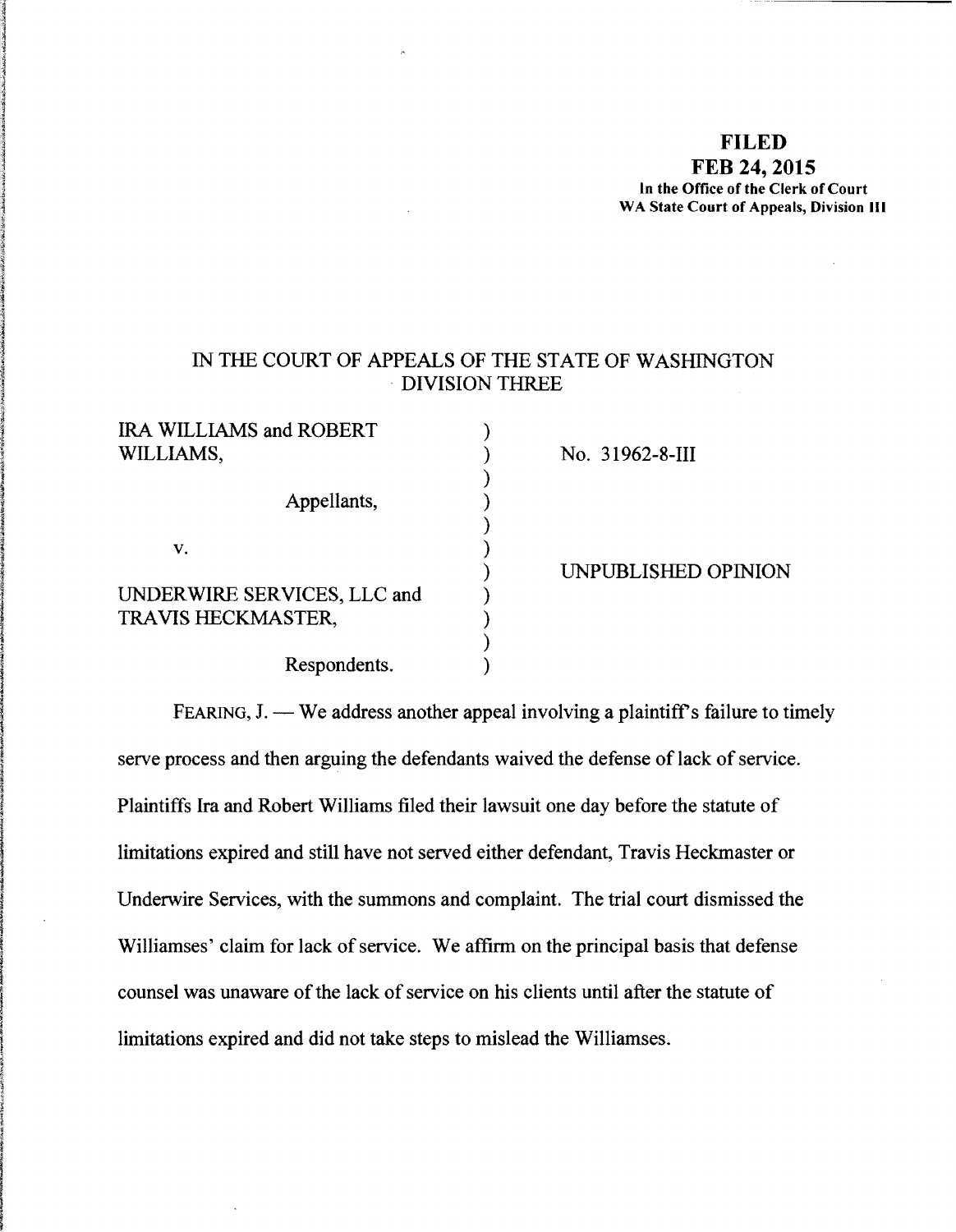# FACTS

Because the trial court granted Travis Heckmaster's and Underwire Services' summary judgment motion, we write the facts of the accident and procedural background in a light most favorable to Ira and Robert Williams. On February 20, 2007, Heckmaster drove an 18-wheel semitruck and trailer on Interstate 90 near Snoqualmie Pass. Heckmaster then worked for Underwire Services, a Florida LLC. Snowy weather

demanded the use of chains, but Heckmaster failed to stop and install chains.

Heckmaster lost control of his truck, which collided with Ira Williams' vehicle. The

collision injured Ira Williams.

#### PROCEDURE

On February 19,2010, Ira and Robert Williams filed suit for negligence against Underwire Services, LLC, and Travis Heckmaster. Ira Williams and her husband are Texas residents. The Williamses proceeded pro se with limited assistance from Texas attorney John Rowley. The complaint alleged, in part:

3.1 Defendant Underwire Services, LLC is a Florida corporation, with their its [sic] office located at 18377 Foliage Rd Diamond, MO 64840. It's [sic] registered agent, upon whom service made [sic] by made is James Carter, at 1111 3rd Ave W, Suite 150, Bradenton, FL 34205...

3.2 Defendant Travis Heckmaster, was an agent and/or employee of Underwire Services, LLC on the day in question described above. His whereabouts are presently unknown. If he is not able to be located, service will take place on him through the Secretary of State of Washington, in accordance with *RCW 46.64.040.*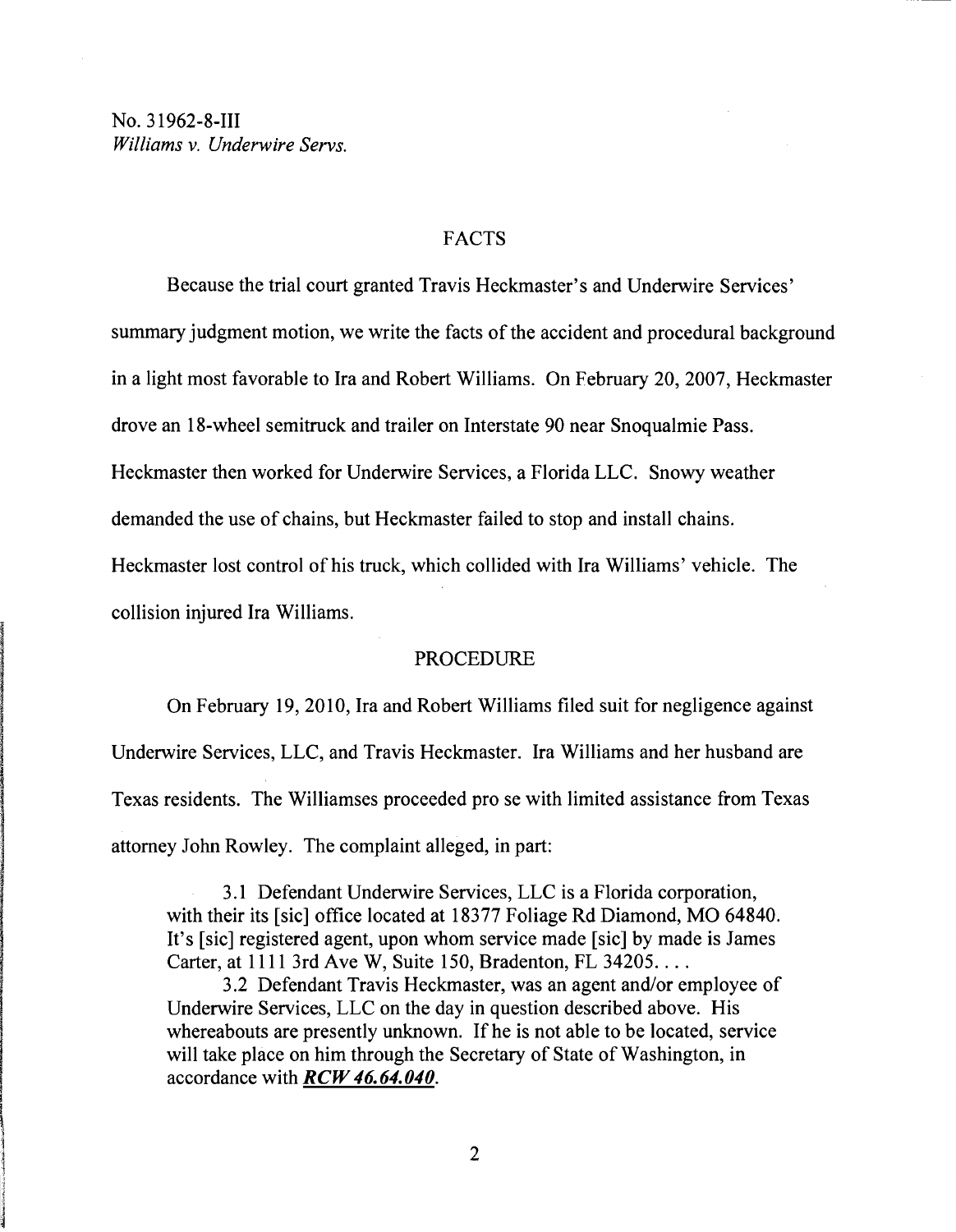$\cdots$ 

Clerk's Papers (CP) at 1 (alternation in original). On February 19, the Williamses also filed separate summonses against Underwire Services and Heckmaster.

The three-year statute of limitations for the Williamses' claim ran on February 20, 2010. RCW 4.16.080. Under RCW 4.16.170, however, the Williamses had 90 additional

days, or until May 21, in which to complete service. The Williamses never completed

service. The record is devoid of any attempt by the Williamses to serve either defendant.

On April 27, 2010, attorney Robert Tenney filed a notice of appearance for

defendants Underwire Services and Travis Heckmaster. The notice read:

YOU ARE HEREBY NOTIFIED that MEYER, FLUEGGE & TENNEY, P.S., without waiving objections as to improper venue, lack of jurisdiction, insufficiency of process, or insufficiency of service of process, hereby appear as attorneys for UNDERWIRE SERVICES, LLC, and TRAVIS HECKMASTER.

CP at 6. The record shows no answer has been filed by either defendant.

Also on April 27, 2010, defendants sent husband Robert Williams discovery

requests with 21 interrogatories and five requests for production. Examples included:

INTERROGATORY NO.2: State the extent of your education, giving the full details thereof.

INTERROGATORY NO.3: Please state the names and ages of all your children and the identity of each child's natural father.

INTERROGATORY NO.6: List the names and addresses of all hospitals, doctors, osteopaths, chiropractors or healers who have examined or treated you in the last ten (10) years preceding the occurrence referred to in your complaint, the nature of the treatment, and the approximate dates thereof.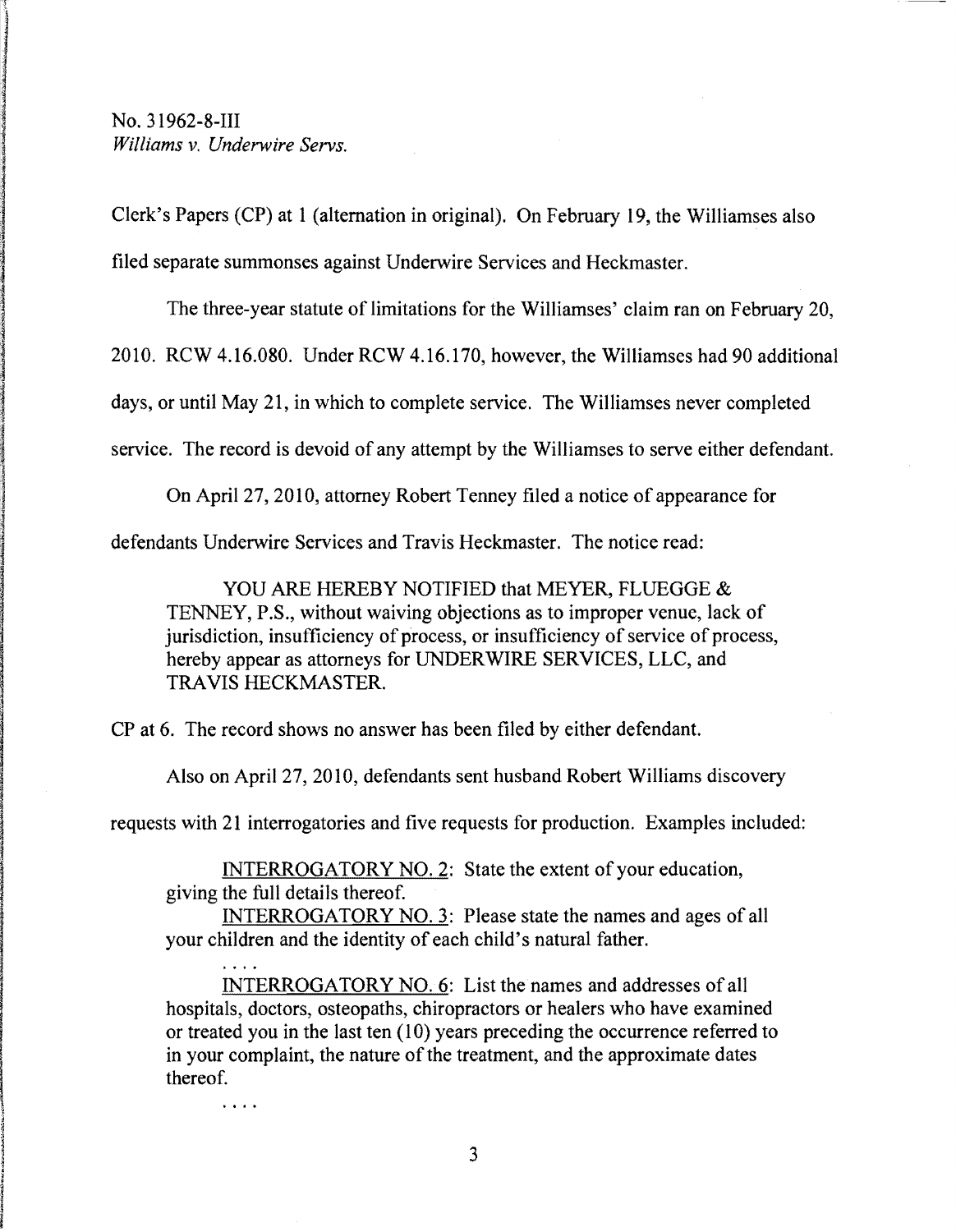$\ldots$  .

1 Info@educations<br>Info@educations<br>Info@educations

**解析的 医心包膜炎 医心包膜炎 医心包膜炎 医心包膜炎 医心包膜炎 医心包膜炎 医心包膜炎 医心包膜炎 医心包膜炎 医心包膜炎 医心包膜炎 医心包膜炎 医心包膜炎 医心包膜炎 医心包膜炎** 

I

**International Property Property Property Property Property Property Property Property Property Property Proper**<br>2012年1月20日<br>2012年1月20日

~ I I

I !

I i<br>I

I

**International Community**<br>International Community<br>International Community<br>International Community ! i<br>international<br>international i<br>Indonésia<br>Indonésia !<br>!<br>! I<br>I I  $\label{eq:2.1} \frac{\partial^2}{\partial x^2}=\frac{\partial^2}{\partial x^2}+\frac{\partial^2}{\partial x^2}+\frac{\partial^2}{\partial x^2}+\frac{\partial^2}{\partial x^2}+\frac{\partial^2}{\partial x^2}+\frac{\partial^2}{\partial x^2}+\frac{\partial^2}{\partial x^2}+\frac{\partial^2}{\partial x^2}+\frac{\partial^2}{\partial x^2}+\frac{\partial^2}{\partial x^2}+\frac{\partial^2}{\partial x^2}+\frac{\partial^2}{\partial x^2}+\frac{\partial^2}{\partial x^2}+\frac{\partial^2}{\partial x^2}+\frac{\partial^2}{\partial x^2}+\frac{\$ I

I<br>I Charles and I Parameter and I Parameter<br>I Charles and I Parameter and I Parameter and I Parameter and I Parameter and I Parameter and I Parameter and

I

INTERROGATORY NO. II: Please state the names and addresses of any and all persons having any knowledge whatsoever concerning the circumstances of the occurrence referred to in your complaint, of your physical condition or having knowledge of relevant facts pertaining to the above-entitled cause, stating for each whether or not they were an eyewitness to the occurrence, and state his or her present occupation, address and phone number.

INTERROGATORY NO. 17: Describe your present physical condition with regard to any mental or psychiatric condition that you now allegedly suffer.

REOUEST FOR PRODUCTION I: Please produce legible copies of any records related to you of any health care providers or entities identified by you in your answers to Interrogatories 6, 7, 8 and 9.

REQUEST FOR PRODUCTION 5: Please produce legible copies of any other materials, documents, and other tangible items or things, not previously provided, related to the subject matter of your lawsuit, including liability and damages.

CP at 47-55.

On April 27, 2010, defendants requested a "STATEMENT OF DAMAGES" from Ira

Williams. CP at 71. Defendants also sent Ira Williams a discovery request with 71

interrogatories and 20 requests for production of documents. Through these extensive

discovery requests, defendants sought information and records relating to Ira Williams'

negligence claim and more. No discovery request asked about any defense of

insufficiency of service.

In June 2010, Robert Tenney learned from his client Underwire Services ofa lack of service on defendants. Attorney Tenney spoke with the Williams' Texas counsel, John

 $\mathcal{L}_{\mathcal{A}}$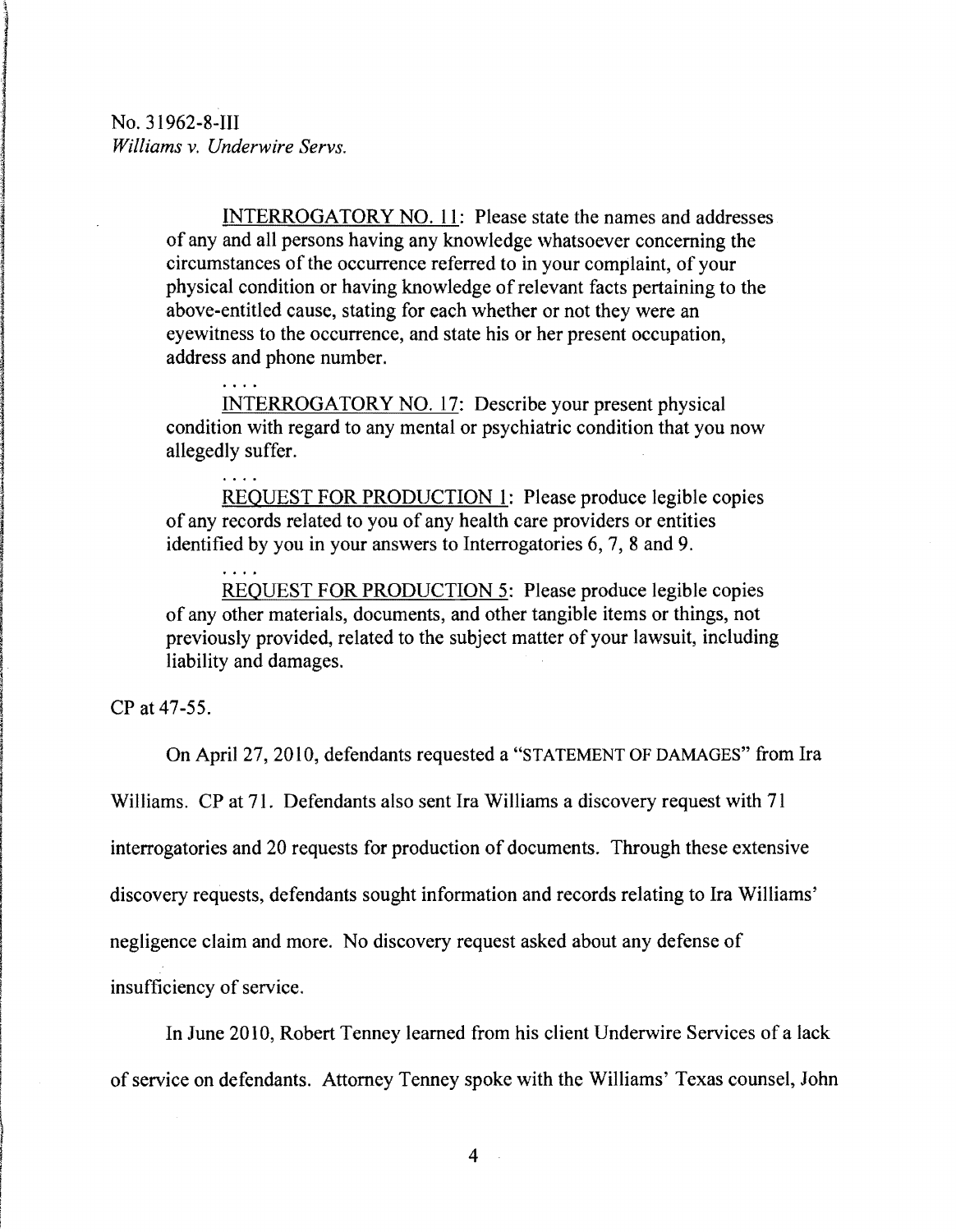**No. 31962-8-III**<br>*Williams v. Unde Williams* v. *Underwire Servs.* 

> Rowley, on October 25, 2010. Tenney declared, in support of a motion for summary judgment:

I told Mr. Rowley that Defendants had a statute of limitations defense because Defendants had not been served with process and the statute had run. I continued to tell Mr. Rowley that the statute of limitations had run because our clients had not been served in our occasional telephone conversations over the years. i

CP at 113-14.

tien in de staat van de gewone van de gewone van de gewone van de gewone van de gewone van de gewone van de ge<br>Gewone

n langang menggunakan pada tahun 1983.<br>Pada tahun 1983<br>Pada tahun 1983, Pada tahun 1983, Pada tahun 1983, Pada tahun 1983, Pada tahun 1983, Pada tahun 1983, Pada ta

On April 22, 2011, in response to a clerk's motion to dismiss for lack of prosecution, Ira Williams filed a letter with the Kittitas County Clerk asking to keep the case open and pending. Williams mentioned that she hoped to respond to Underwire's discovery requests and then settle the case. Williams sent a copy of the letter to Robert Tenney.

I On May 4,2012, Ira Williams filed a second letter with the Kittitas County Clerk asking her to keep this case open and pending. On April 26, 2013, Ira Williams filed a third letter with the Kittitas County Clerk asking her to keep this case open and pending. Williams wrote: "The parties are going to have a mediation to hopefully settle the case." CP at 10.

On July 31, 2013, defendants moved for summary judgment.· Defendants argued that the Williamses failed to commence the personal injury suit within the three-year statute of limitations, because the Williamses never served either defendant.

Ira and Robert Williams argued, in response to defendants' summary judgment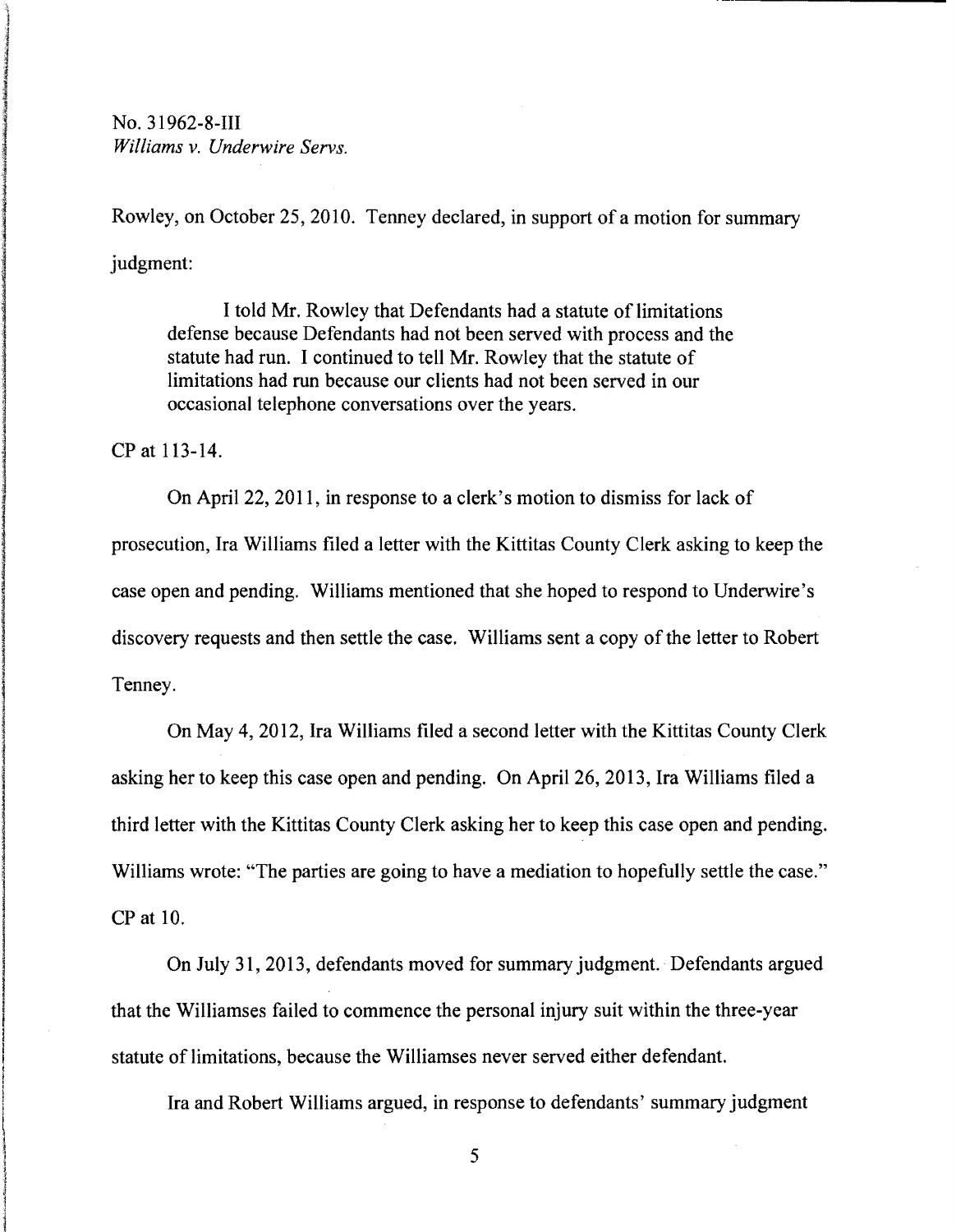motion, that defendants waived service by either participating in discovery or being

dilatory in asserting the defense. Husband Robert Williams, in an affidavit opposing the

motion, declared:

n i forte

l 1 erango dengan

> 3. On February 19,2010, I (along with my wife Ira) filed our pro se complaint against the two Defendants. We had a summons issued on the same day as we intended at that point to serve Underwire Services, LLC and Travis Heckmaster.

> 4. From that date forward, I never communicated, nor had anyone else on my behalf, communicate to the Defendants, their insurance carrier HARCO (who had sent me some correspondence), or their attorneys that I had filed a Complaint. Nonetheless, on April 22, 2010, or within a very few days thereafter, I received in the mail the Notice of Appearance in this case, even though at such time I had not yet affected service of process on the two Defendants.

5. Then on April 27, 20 I0 or within a very few days thereafter, and again before I had had service of process completed on the two Defendants, I received in the mail Interrogatories, Requests for Production, and a Request for Statement of Damages. Those documents made it appear that the lawsuit was now fully underway and that service on the Defendants was no longer a necessity.

 $CP$  at 45.

Ira Williams also signed an affidavit opposing defendants' motion for summary

judgment. The affidavit repeated the testimony of Robert Williams. The affidavit further

declared:

I did not receive any documents from [Underwire Services] informing me that they objected that [they] had never been served, nor asserting that limitations should preclude my lawsuit on the basis that [they] were not served, until over three years later on July 30, 2013.

CP at 69. Neither Ira Williams nor Robert Williams disclosed, in their declarations, any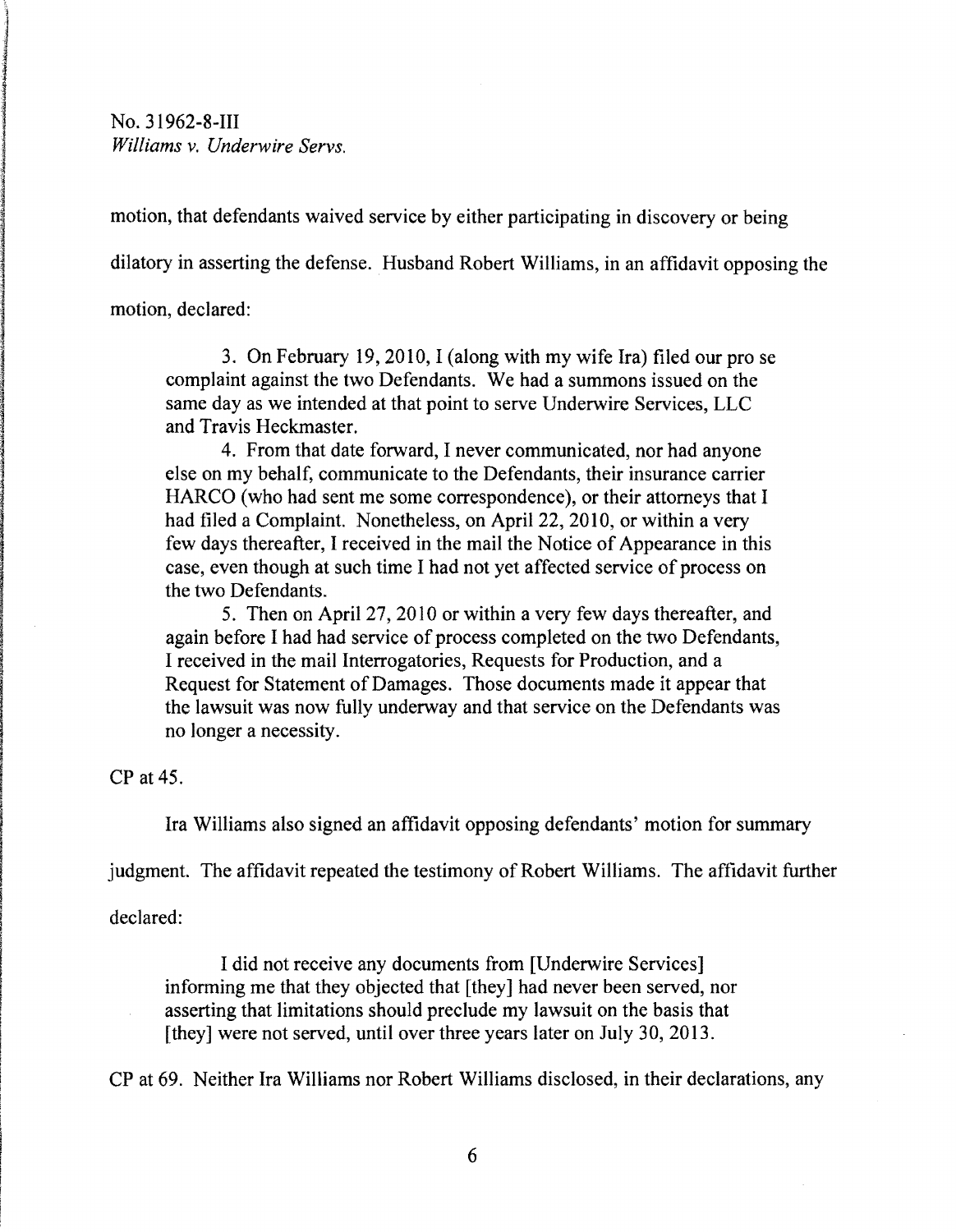efforts exerted to serve process on either defendant.

Defense counsel Robert Tenney averred in a declaration supporting the summary

judgment motion:

2. Defendants served Plaintiffs with basic written discovery requests on April 27, 2010. To date, Plaintiffs have not answered said discovery, nor have Defendants sought to compel answers to said discovery. Plaintiffs have not initiated any discovery at any time.

3. My first communication with Plaintiffs' counsel, John H. Rowley, was by telephone on October 25,2010. I told Mr. Rowley that Defendants had a statute of limitations defense because Defendants had not been served with process and the statute had run. I continued to tell Mr. Rowley that the statute of limitations had run because our clients had not been served in our occasional telephone conversations over the years.

4. When I filed my Notice of Appearance and sent plaintiffs routine written discovery on April 27, 2010, I did not know my clients had not been served. My Notice of Appearance expressly reserves the defenses of "insufficiency of service of process" and "insufficiency of process."

5. I did not learn my clients had not been served until after the statute of limitations had run on February 20, 2010.

6. I did not learn my clients had not been served until more than ninety days after plaintiffs filed their Complaint on February 19, 2010.

7. I learned my clients had not been served with process in June, 2010.

CP at 113-14.

The trial court granted defendants' summary judgment motion.

# LAW AND ANALYSIS

Ira and Robert Williams contend the trial court erred when it granted summary

judgment to the defendants for lack of service within the applicable statute of limitations.

Under familiar principles of summary judgment jurisprudence, this court reviews a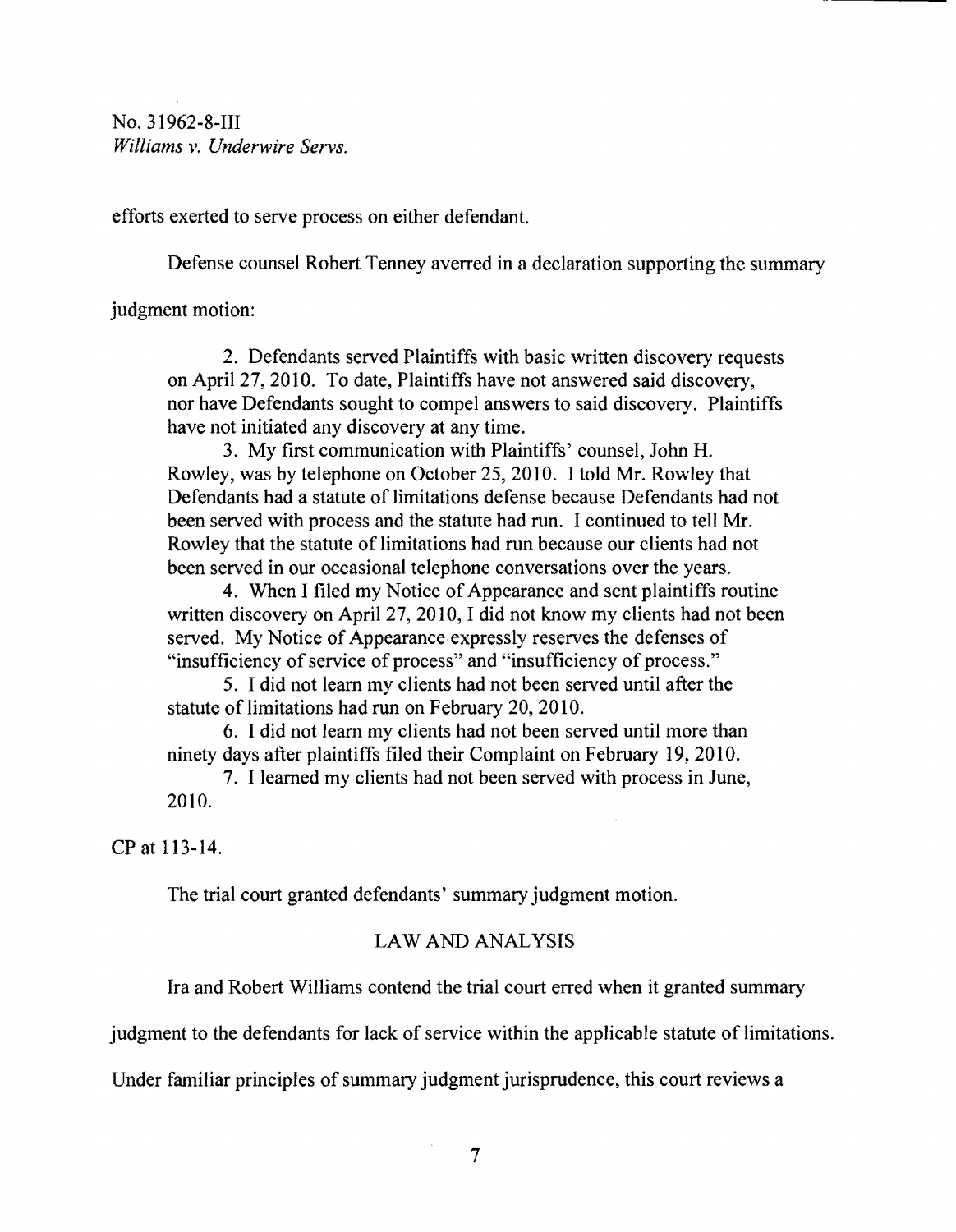Westmane<br>I

dan kalendar.<br>J 1.<br>1930 - المستخدمة<br>1940 - المستخدمة

J

~ in Caragoan.<br>I ~

I

I

! a<br>Internet

i<br>international<br>international

r

i I

 $\mu$  - Construction and the construction of  $\mu$  -  $\mu$  and  $\mu$ 

 summary judgment order de novo, engaging in the same inquiry as the trial court. *Highline School Dist. No. 401 v. Port of Seattle, 87 Wn.2d 6, 15, 548 P.2d 1085 (1976); Mahoney v. Shinpoch*, 107 Wn.2d 679, 683, 732 P.2d 510 (1987). Summary judgment is proper if the records on file with the trial court show "there is no genuine issue as to any material fact" and "the moving party is entitled to a judgment as a matter of law." CR  $56(c)$ . This court, like the trial court, construes all evidence and reasonable inferences in the light most favorable to Ira and Robert Williams, as the nonmoving parties. *Barber v. Bankers Life* & *Cas. Co.,* 81 Wn.2d 140, 142,500 P.2d 88 (1972); *Wilson* v. *Steinbach,* 98 Wn.2d 434,437,656 P.2d 1030 (1982). A court may grant summary judgment if the ! pleadings, affidavits, and depositions establish that there is no genuine issue as to any material fact and the moving party is entitled to judgment as a matter of law. *Lybbert* v. *Grant County,* 141 Wn.2d 29,34, 1 P.3d 1124 (2000).

> The Williamses concede that they failed to serve Underwire Services or Travis Heckmaster. They argue the defendants waived the defense of lack of service of process. They do not assert estoppel.

> Waiver is the voluntary relinquishment of a known right. *Spokane School Dist. No.* 81 v. *Spokane Educ. Ass 'n,* 182 Wn. App. 291, 313, 331 P.3d 60 (2014); *Cornerstone Equip. Leasing, Inc.* v. *MacLeod,* 159 Wn. App. 899,909,247 P.3d 790 (2011). Waiver may be inferred from circumstances indicating an intent to waive. 224 *Westlake, LLC* v. *Engstrom Props., LLC,* 169 Wn. App. 700, 714, 281 P.3d 693 (2012). To constitute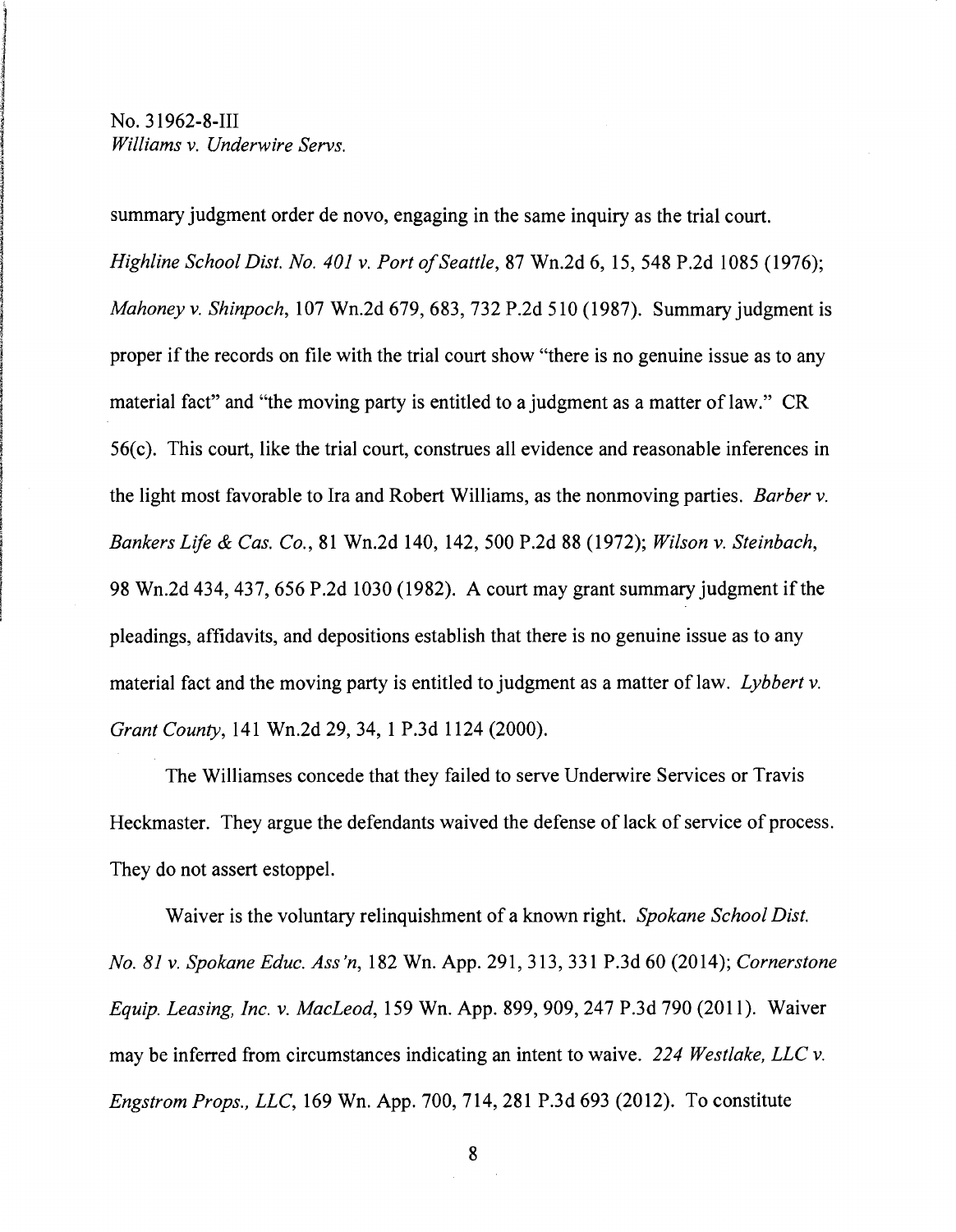implied waiver, there must exist unequivocal acts or conduct evidencing an intent to waive. *Harmony at Madrona Park Owners Ass 'n* v. *Madison Harmony Dev., Inc., 143*  Wn. App. 345, 361, 177 P.3d 755 (2008). Waiver will not be inferred from doubtful or ambiguous factors. *Cent. Wash. Bankv. Mendelson-Zeller, Inc.,* 113 Wn.2d 346,354, 779 P.2d 697 (1989). The intention to relinquish the right or advantage must be proved, and the burden is on the party claiming waiver. *Jones* v. *Best,* 134 Wn.2d 232,241-42, 950 P.2d 1 (1998).

No evidence points to any express surrender by Underwire Services or Travis Heckmaster of a defense of lack of service after knowledge of the right. To the contrary, defense counsel warned the Williamses' Texas lawyer of the availability of the defense. The Williamses claim defendants waived the defense by engaging in discovery on other issues and waiting three years to bring a motion to dismiss. We consider these factors to be equivocal, particularly in light of the warning sounded.

Washington decisions addressing waiver of lack of service of process rarely mention the standard elements for waiver and omit analyzing a claim of waiver under the standard principles applied in other settings. This omission may result from the waiver elements being relaxed in the setting of this affirmative defense. Washington decisions addressing the defense of lack of service also blur the distinction between waiver and estoppel. Waiver emphasizes the intentional conduct of the party denying waiver and estoppel focuses on the detriment to the party asserting estoppel by the other party's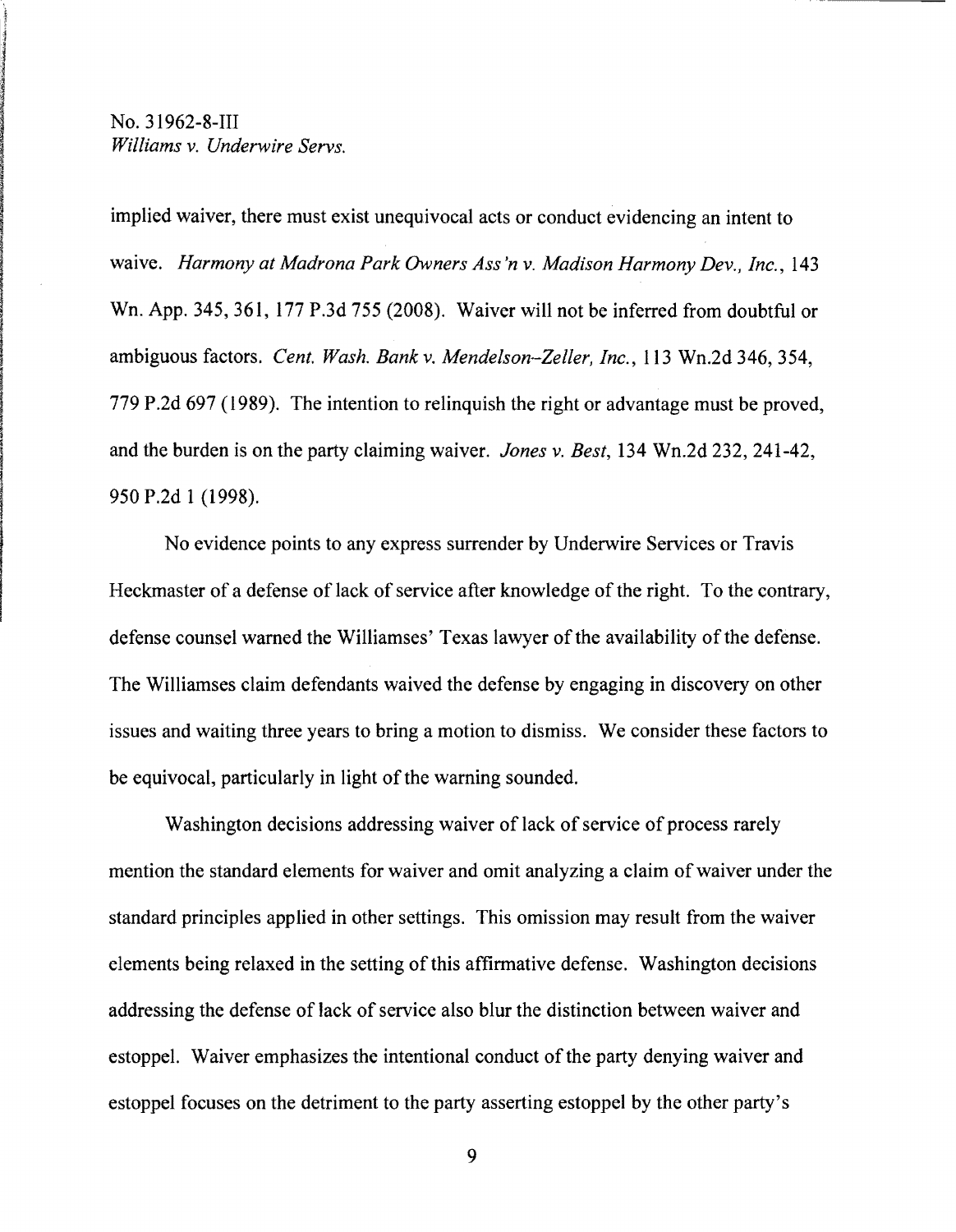No. 31962-8-III<br>*Williams v. Und Williams* v. *Underwire Servs.* 

i

Armadowrea<br>I

 $\mathcal{D}(\mathcal{B})=\mathcal{D}(\mathcal{B})$  and the contract substitution of the latter than  $\mathcal{B}(\mathcal{B})$  . Then, we can control the contract substitution of the contract substitution of the contract substitution of the contract substit

I conduct. *Kessinger* v. *Anderson,* 31 Wn.2d 157,169, 196 P.2d 289 (1948). ,

*Lybbert v. Grant County,* 141 Wn.2d 29, 1 P.3d 1124 (2000) is the leading Supreme Court decision on waiver of improper service of process. The Supreme Court held that the county waived the affirmative defense as a matter of law and established at least two circumstances under which courts will impose the doctrine. *Lybbert* teaches that a defendant can waive service in two ways: (1) if the defendant has been dilatory in asserting the defense, or (2) if the defendant's assertion of the defense is inconsistent with the defendant's previous behavior. *King v. Snohomish County*, 146 Wn.2d 420, 424, 47 P.3d 563 (2002); *Lybbert,* 141 Wn.2d at 38-39. We address below these independent grounds for waiver.

The doctrine of waiver is designed to prevent a defendant from ambushing a plaintiff during litigation either through delay in asserting a defense or misdirecting the plaintiff away from a defense for tactical advantage. *King* v. *Snohomish County., 146*  Wn.2d at 424; *Harvey* v. *Obermeit,* 163 Wn. App. 311, 323,261 P.3d 671 (2011). Therefore, Washington courts generally require indicia of "lying in wait," to deprive the plaintiff of an opportunity to cure defective service, before applying waiver. *Streeter-Dybdahl* v. *Nguyet Huynh,* 157 Wn. App. 408, 416-17, 236 P.3d 986 (2010). As analyzed below, Washington courts also have not applied the doctrine without prejudice to the plaintiff.

Underwire Services and Travis Heckmaster filed a notice of appearance, in which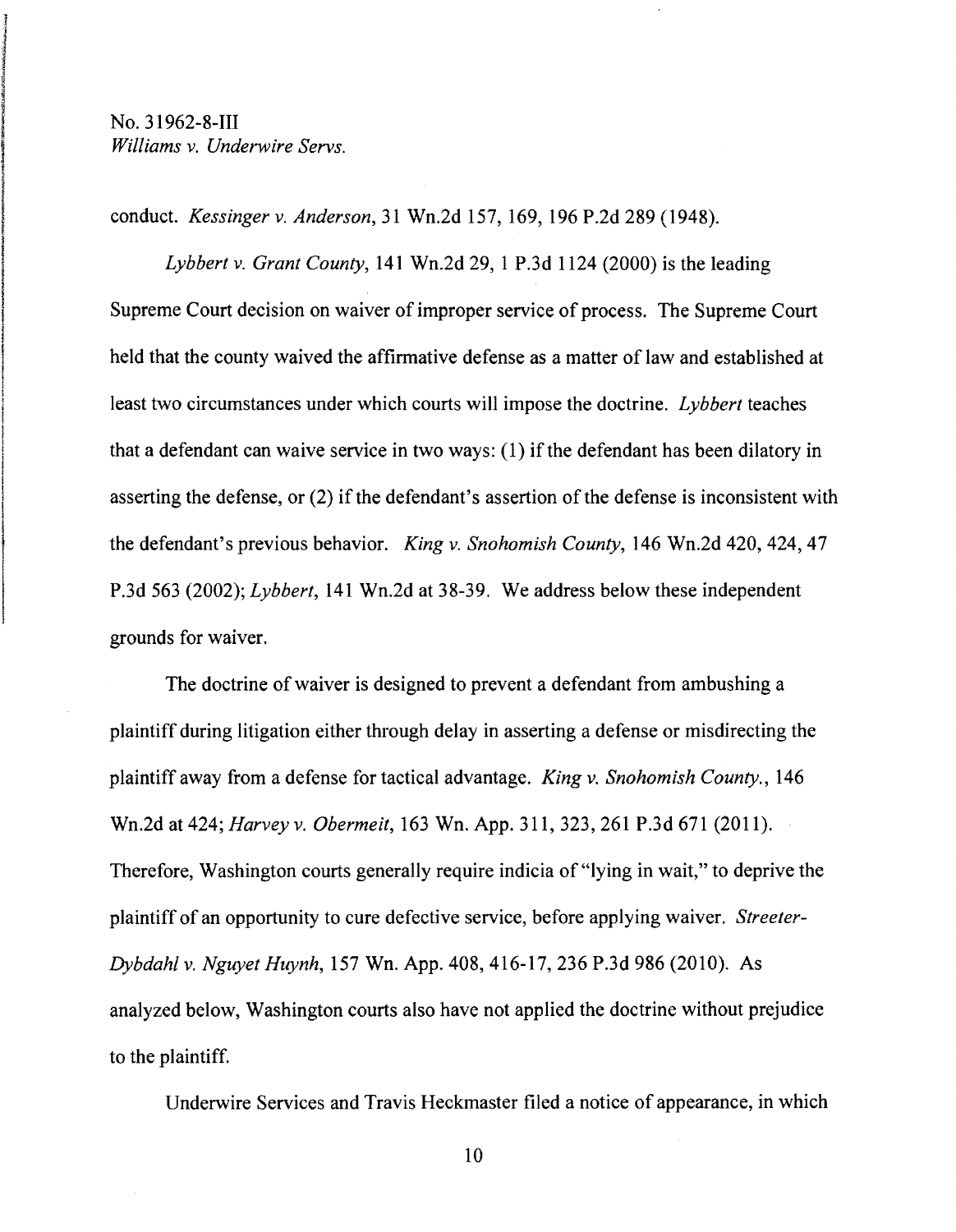they reserved the defense of lack of service. A notice of appearance has no bearing on the issue of waiver. An express reservation in a notice of appearance is unnecessary to preserve the defense. *Adkinson* v. *Digby, Inc.,* 99 Wn.2d 206,209,660 P.2d 756 (1983). Since the filing of a notice of appearance without including the caveat cannot constitute a waiver of the defense, filing the notice of appearance with the caveat should not serve as a vehicle to preserve it. *Lybbert,* 141 Wn.2d at 43. Neither is a notice of appearance a pleading under CR 7(a) that might preserve the defense. *Lybbert,* 141 Wn.2d at 43.

#### *Dilatory Assertion ofDefense*

The Williamses fault Underwire Services and Travis Heckmaster for waiting more than three years to object to service. As noted in *Lybbert:* 

[a] defendant cannot justly be allowed to lie in wait, masking by misnomer its contention that service of process has been insufficient, and then obtain a dismissal on that ground only after the statute of limitations has run, thereby depriving the plaintiff of the opportunity to cure the service defect.

141 Wn.2d at 40 (quoting *Santos* v. *State Farm Fire* & *Cas. Co.,* 902 F.2d 1092, 1096 (2d Cir. 1990)).

The law stresses the importance of raising procedural defenses before any significant expenditure of time and money has occurred and at a time when the plaintiff could remedy the defect. *King* v. *Snohomish County,* 146 Wn.2d at 426; *In re Marriage ofTsarbopoulos,* 125 Wn. App. 273, 288, 104 P.3d 692 (2004). Nevertheless, delay in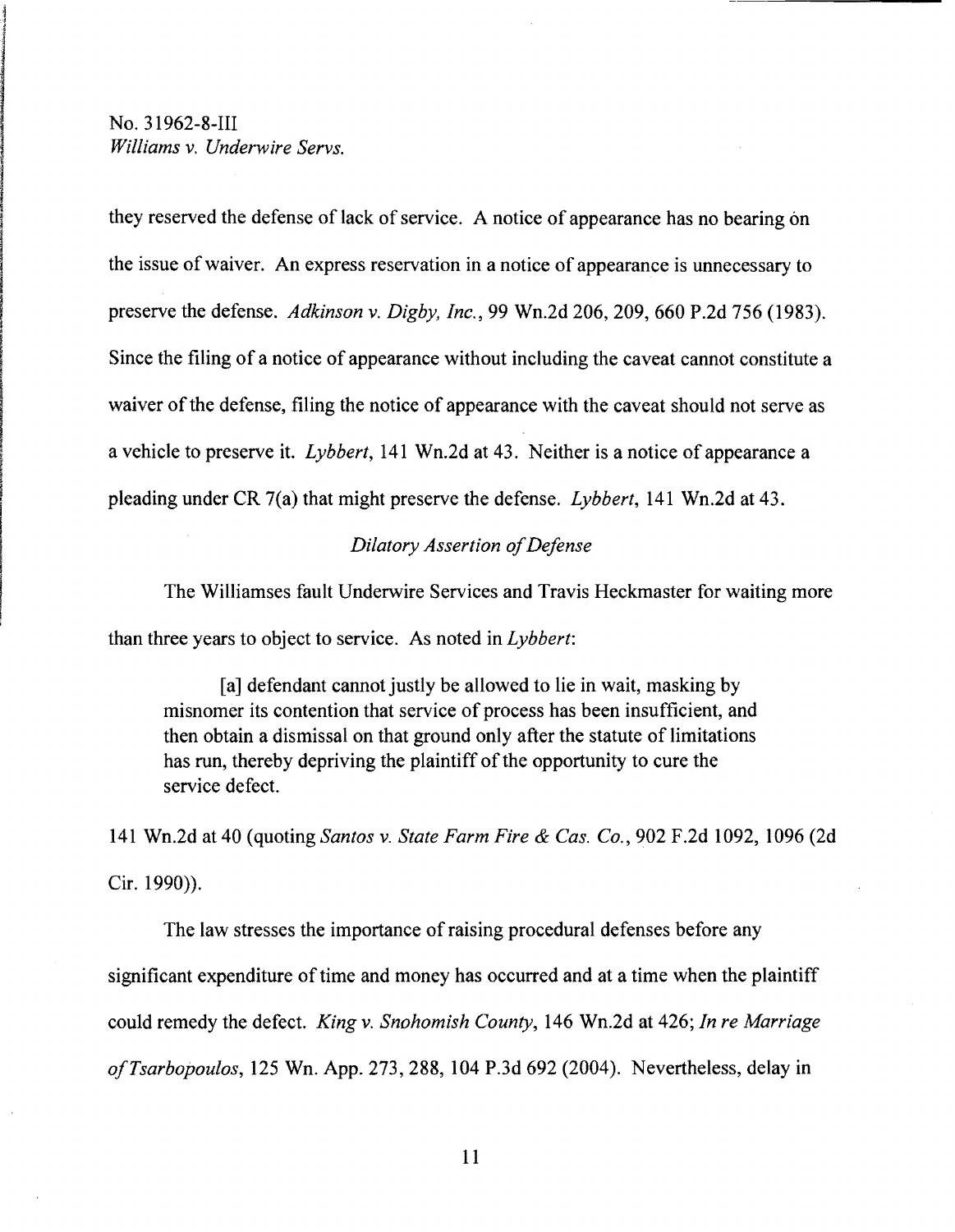filing an answer does not waive the defense. *Gerean* v. *Martin-Joven,* 108 Wn. App. 963,973,33 P.3d 427 (2001).

Two cases assist in determining whether defendants' delay constitutes waiver: *Raymond* v. *Fleming,* 24 Wn. App. 112, 600 P .2d 614 (1979) and *French* v. *Gabriel, 116*  Wn.2d 584,806 P.2d 1234 (1991). In *Raymond,* defendant filed a timely notice of appearance on May 31, 1977, but failed to file an answer. Plaintiff repeatedly asked for an answer to the complaint, and defendant repeatedly requested, and was granted, continuances. On January 23, 1978, almost eight months after defendant noted his appearance, plaintiff moved for a default judgment. Plaintiff also moved to compel answers to interrogatories served on October 5, 1977. Defendant asked for, and was granted, two more continuances. On March 3, 1978, defendant moved for dismissal based on insufficient service of process.

In *Raymond* v. *Fleming,* this court held: "Defense counsel's repeatedly requesting more time, his not responding to the interrogatories, and his obtaining two orders of continuance were both dilatory and inconsistent with the later assertion of the defense of insufficient service of process." 24 Wn. App. at 115. This court further noted that these delays were not aimed at determining whether a defense for insufficient service existed.

In *French* v. *Gabriel,* our Supreme Court found that the defendant had not waived service. The plaintiff filed a malpractice claim in January 1986; the defendant filed a notice of appearance on February 28, 1986; and the defendant filed an answer, asserting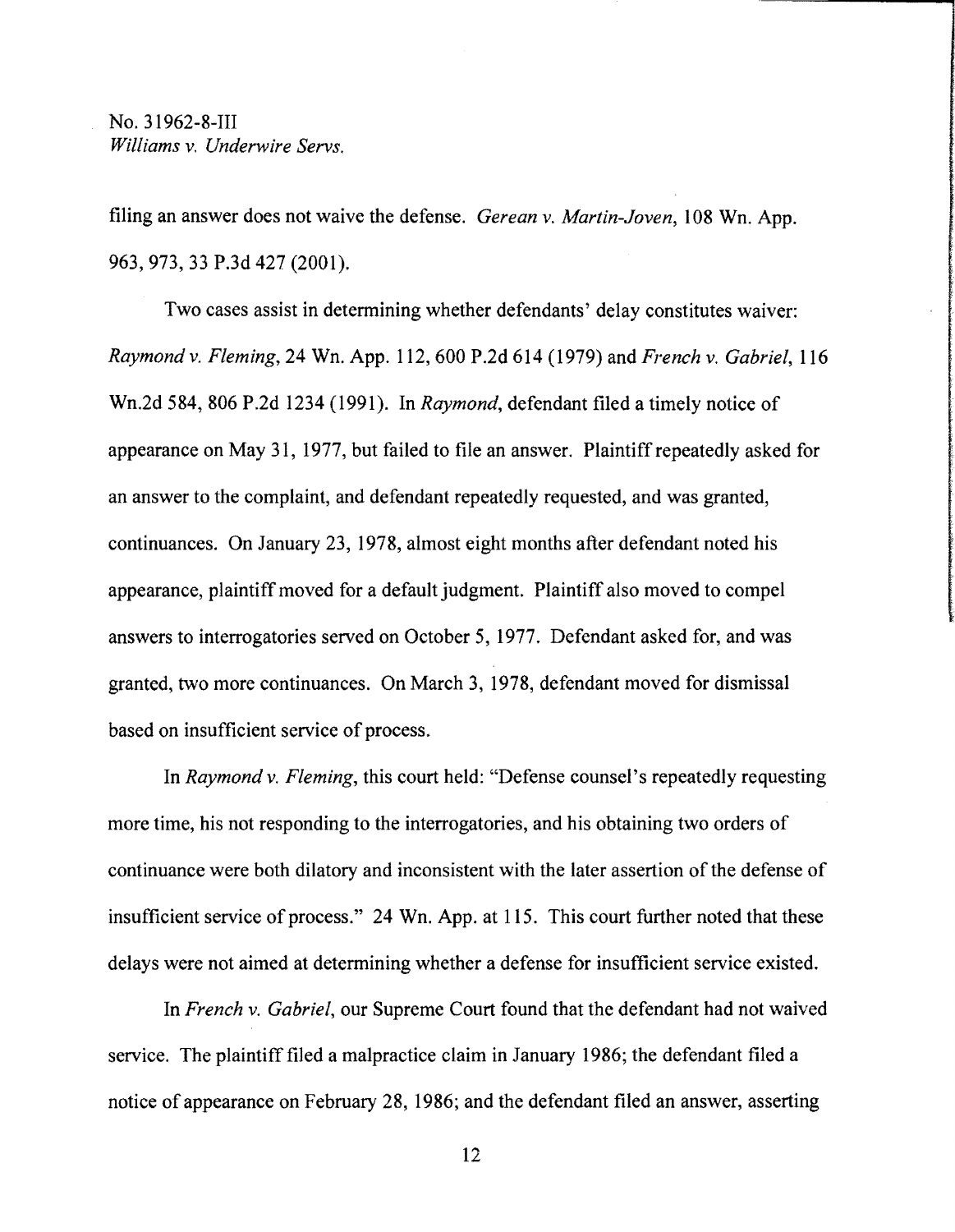ing the state of the state of the state of the state of the state of the state of the state of the state of the<br>International control to the state of the state of the state of the state of the state of the state of the sta

In chief and all the collections.<br>In the collection of the collections of the collections of the collections of the collections of the collections of the collections. In the collection of the collections of the collections

for the first time insufficient service, on August 26, 1986. The *French* court distinguished *Raymond,* writing: "Unlike the defendant in *Raymond,* [the defendant in *French*] raised the defense of insufficient service of process in his first action of record, his answer. The inconsistency that concerned the *Raymond* court is simply not present here." 116 Wn.2d at 593. The plaintiff could have moved for default judgment, but did not. *French*, 116 Wn.2d at 593. The high court agreed with this court that "'[w]hile not to be condoned, mere delay in filing an answer does not constitute a waiver of an insufficient service defense.'" *French,* 116 Wn.2d at 593-94 (quoting and affirming *French* v. *Gabriel,* 57 Wn. App. 217, 222,788 P.2d 569 (1990».

In *Harvey* v. *Obermeit,* 163 Wn. App. 311, 323,261 P.3d 671 (2011), the court held that raising the defense was not dilatory since the defendant asserted the defense in his answer to the complaint. The defendant did not file a motion to dismiss until a half year after the lawsuit commenced.

This appeal is more like *French.* The Williamses could have moved for default judgment, but did not. The parties hoped to settle the case. In sparse discussions, the defendants stated their belief that they possessed a defense of insufficient service. In its first action of record, a summary judgment motion, the defendants asserted the defense. The record contains no evidence that the defendants laid in wait for the statute of limitations to expire or masked its defense of lack of service. The Williamses emphasize that defendants waited three years to seek dismissal. We find no decision where the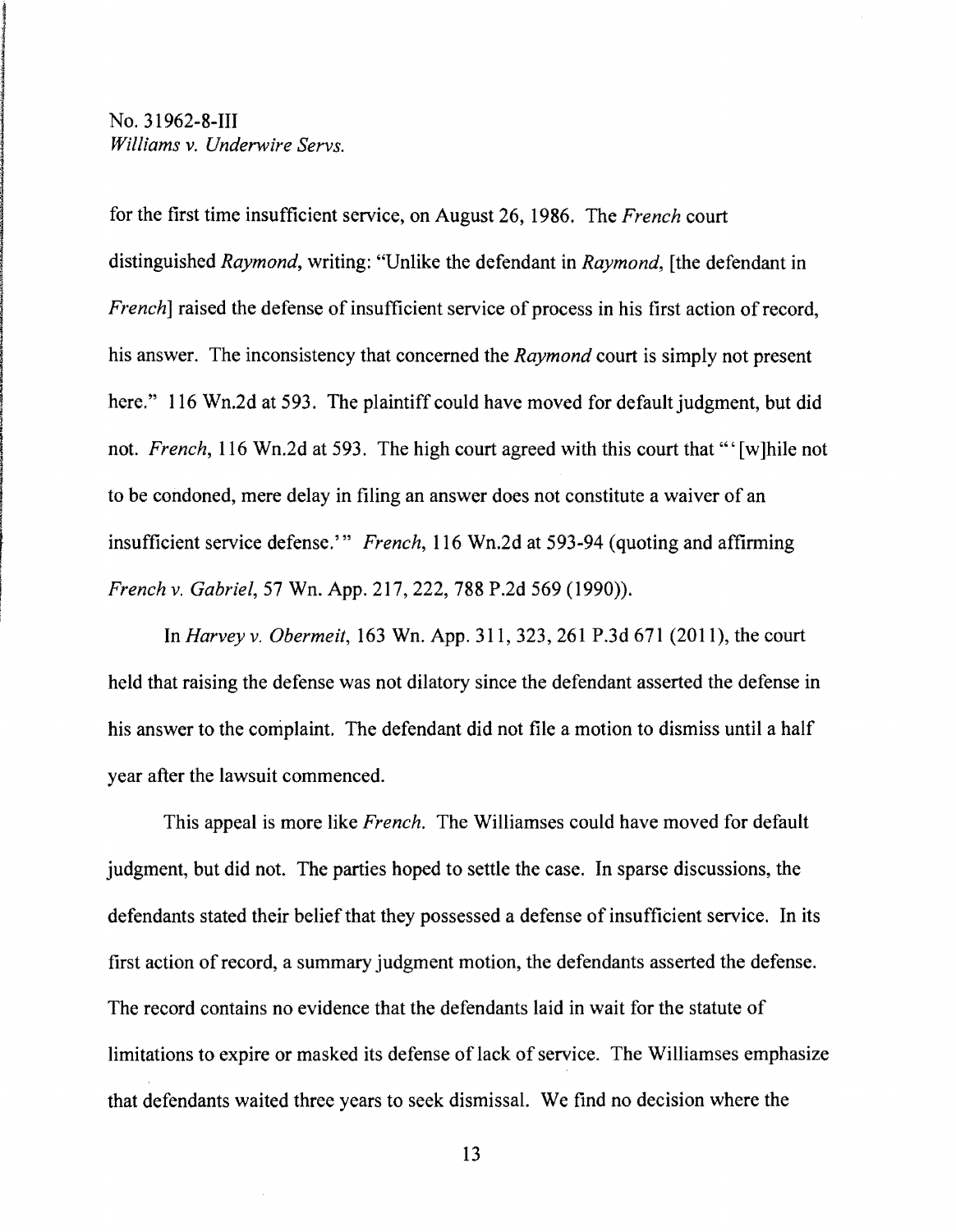defendant waited this long to assert the defense. Nevertheless, Ira Williams presents no evidence of prejudice such as was present in *French*. By the time defendants knew of the lack of service, the Williamses could not correct the defect.

#### *Inconsistent Behavior*

The Williamses argue that the defendants' extensive discovery requests are inconsistent with its asserting a lack of service defense. The Williamses ask this court to apply a bright line rule: "If a defendant begins the discovery process as to the merits of the case, without first asserting the affirmative defense of lack of service, the defendant waives that affirmative defense." Br. of Appellant at 7. No such bright line exists.

Courts find assertion of a service-related defense inconsistent with a defendant's prior behavior when the record suggests the defendant actively sought to conceal the defense until after the expiration of the statute of limitations and 90-day period for service. In *Romjue* v. *Fairchild,* 60 Wn. App. 278, 803 P.2d 57 (1991), a defendant engaged in discovery unrelated to a service-related defense before moving to dismiss and waited until three months after the statute of limitations expired to notify plaintiff's counsel of insufficient service, although plaintiff's counsel wrote to defendant's counsel prior to the expiration of the statute of limitations that he understood the defendants had been properly served. The court held the defendant waived the defense by conducting himself in a manner inconsistent with the later assertion of the defense.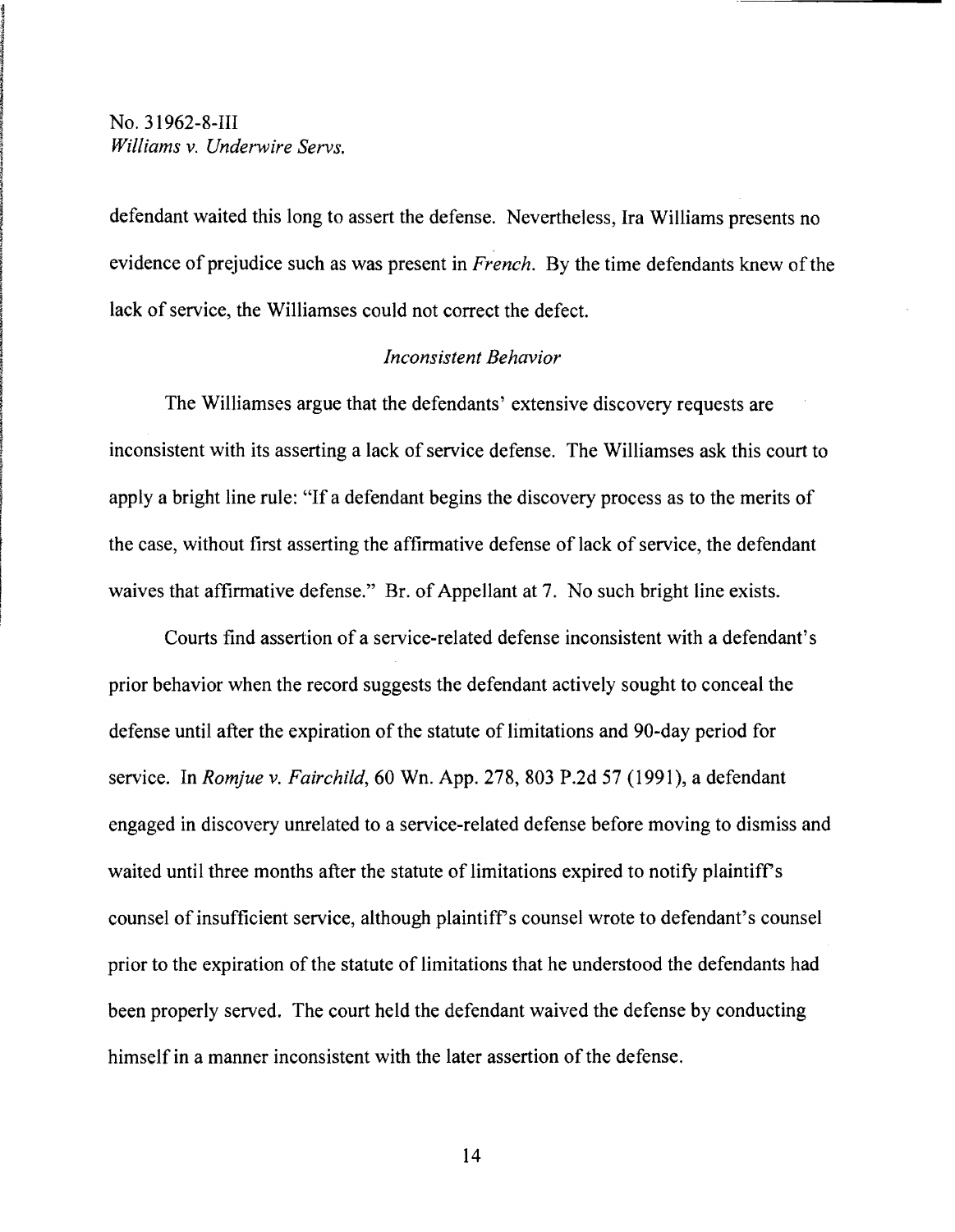Another circumstance in favor of finding waiver is where a party engages in considerable discovery not related to the defense. *Harvey* v. *Obermeit,* 163 Wn. App. at 324 (2011). However, the mere act of engaging in discovery is not always tantamount to conduct inconsistent with a later assertion of the defense of insufficient service. *Lybbert,*  141 Wn.2d at41; *Harveyv. Obermeit,* 163 Wn. App. at 324; *Romjue,* 60 Wn. App. at *281; Omaits* v. *Raber,* 56 Wn. App. 668, 670-71, 785 P.2d 462 (1990). A party must do more than simply conduct discovery. *Harvey* v. *Obermeit,* 163 Wn. App. at 325.

In *Lybbert,* waiver of a service-related defense was found when the defendant acted as if it were preparing to litigate the merits of the case by engaging in discovery, none of which had to do with sufficiency of service of process. The county's counsel associated with outside counsel and discussed the merits of the case and the possibility of mediation with opposing counsel. The defendant also failed to timely respond to the plaintiffs interrogatory asking whether the defendant planned to rely on any affinnative defenses. A timely response would have allowed the plaintiff several days to cure defective service.

In *King* v. *Snohomish County,* 146 Wn.2d 420, the county raised a claim-filing defense in its answer but did not clarify the defense in response to an interrogatory. The parties engaged in 45 months of litigation and discovery, during which time the defendant sought four continuances and filed a motion for summary judgment that did not mention the defense. The court found waiver on the basis that the county's assertion of the claim-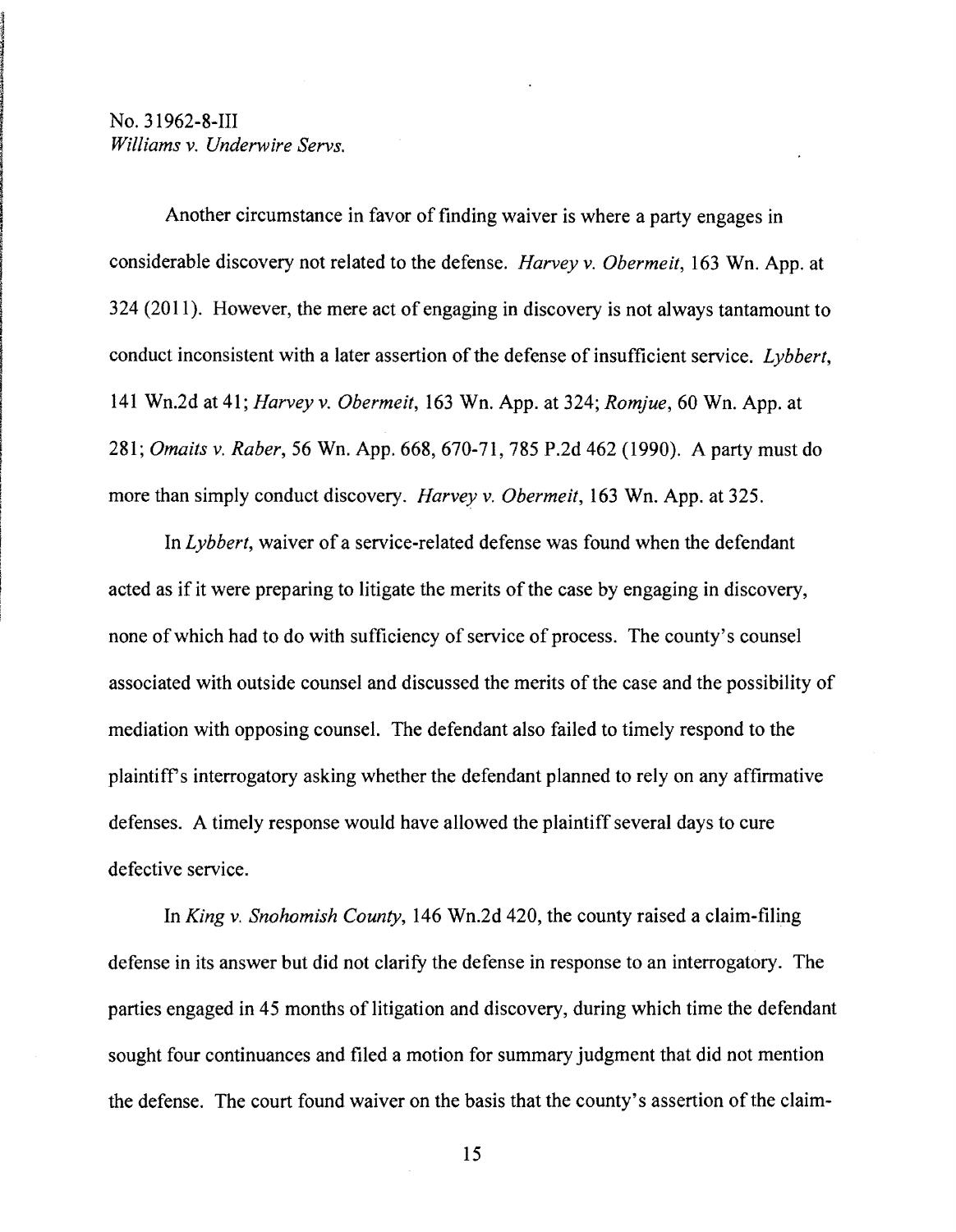filing defense, in a motion to dismiss after the case was set for trial, was inconsistent with this prior behavior.

Another illustrative decision on waiver is *Harvey* v. *Obermeit,* 163 Wn. App. 311, 314,261 P.3d 671 (2011). James Harvey suffered injuries when he and Richard Obermeit were involved in a car accident on August 4,2006. Obermeit's address in Maple Valley was noted on the accident report. On July 23, 2009, Harvey filed a negligence action against Obermeit. After Harvey's process server unsuccessfully attempted to serve papers on Obermeit at the latter's home, Harvey decided to affect substitute service under the nonresident motorist statute, RCW 46.64.040.

On October 15,2009, Richard Obermeits' counsel sent a notice of appearance to Harvey's counsel. From October 15 to October 21, Obermeits' counsel had no other contact with Harvey. The 90-day service period expired on October 21. On November 2, Obermeit filed an answer that asserted affirmative defenses regarding Harvey's failure to serve process as required by law, lack of jurisdiction, and expiration of statute of limitations. The same day, Obermeit served Harvey with general interrogatories and requests for production, a request for statement of damages, and a jury demand. Also on November 2, Harvey served Obermeit with pattern interrogatories and requests for production. On January 8 and January 11, 2010, Obermeit responded to Harvey's discovery requests. On January 14, Obermeit issued records deposition subpoenas to obtain Harvey's medical records and served them on health care providers, along with a

16

l.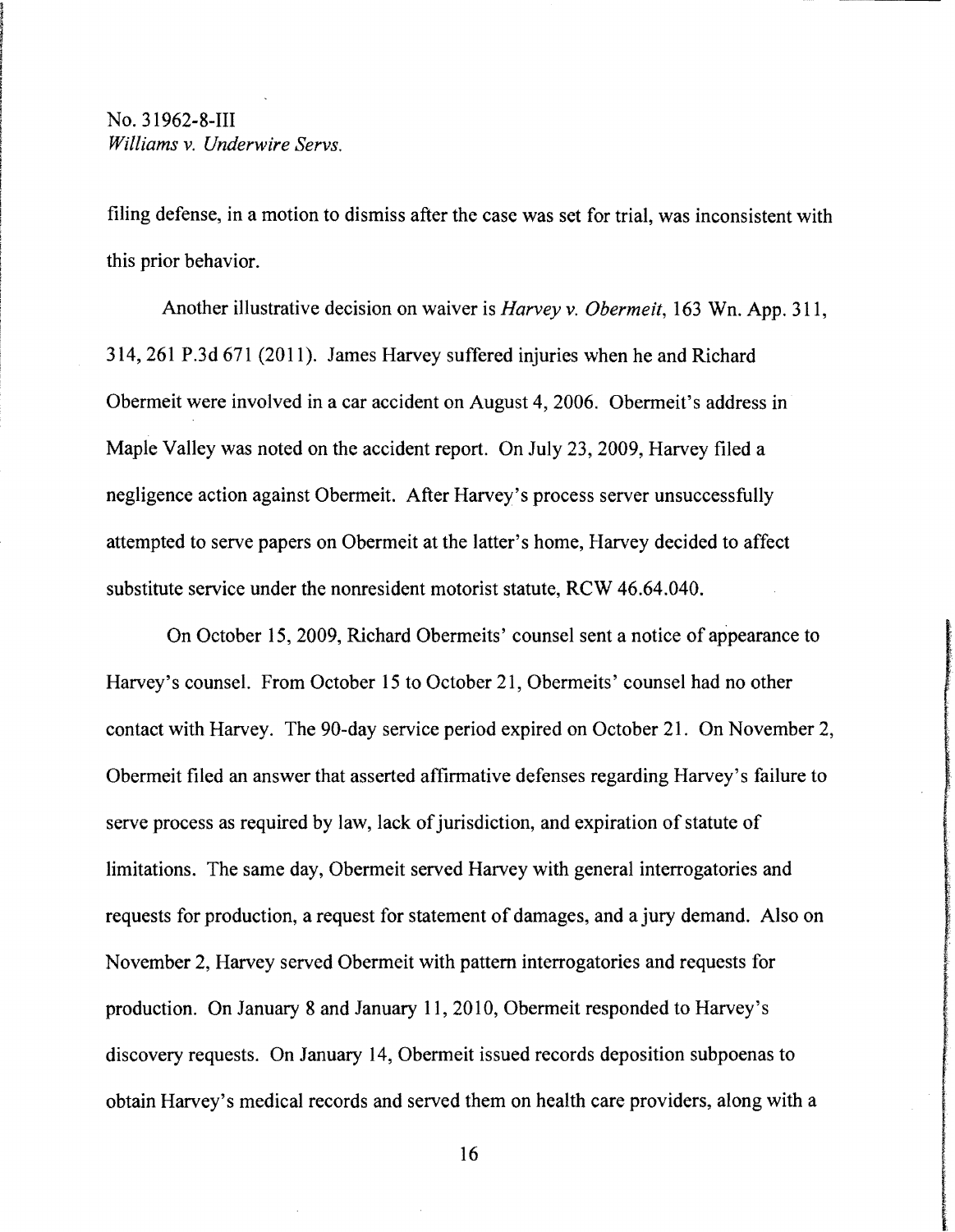notice of intent pursuant to RCW 70.02.060. *Harvey* v. *Obermeit,* 163 Wn. App.at 314 15.

On February 10,2010, Richard Obermeit filed a motion to dismiss pursuant to CR  $12(b)(2)$  and CR  $12(b)(5)$ , citing lack of service of process, lack of jurisdiction, and expiration of statute of limitations. He argued that service under RCW 46.64.040 was not appropriate because Obermeits was a Washington resident and there was no evidence that he left the state or attempted to evade service. The day after Richard Obermeit filed his motion, James Harvey filed a motion for partial summary judgment to dismiss Obermeit's affirmative defenses. Obermeit gave his deposition on March 2, 2010. On or about April 9, Obermeit retained a medical expert witness and made a CR 35 discovery request that Harvey submit to a medical examination. *Harvey* v. *Omermeit,* 163 Wn. App. at 315-16.

**International Complete International Complete** 

The trial court concluded that service on the secretary of state was improper because Richard Obermeit was found within the state but not personally served. Harvey did not make a due and diligent search. The court ruled that Harvey lacked personal jurisdiction over Obermeit, and the statute of limitations had expired.

On appeal, James Harvey argued, in part, that Richard Obermeit waived the issue of ineffective service of process by engaging in discovery unrelated to that issue, not bringing a motion to dismiss as soon as reasonably practicable, and acting inconsistently with this defense. This court answered "no." Although Obermeit conducted some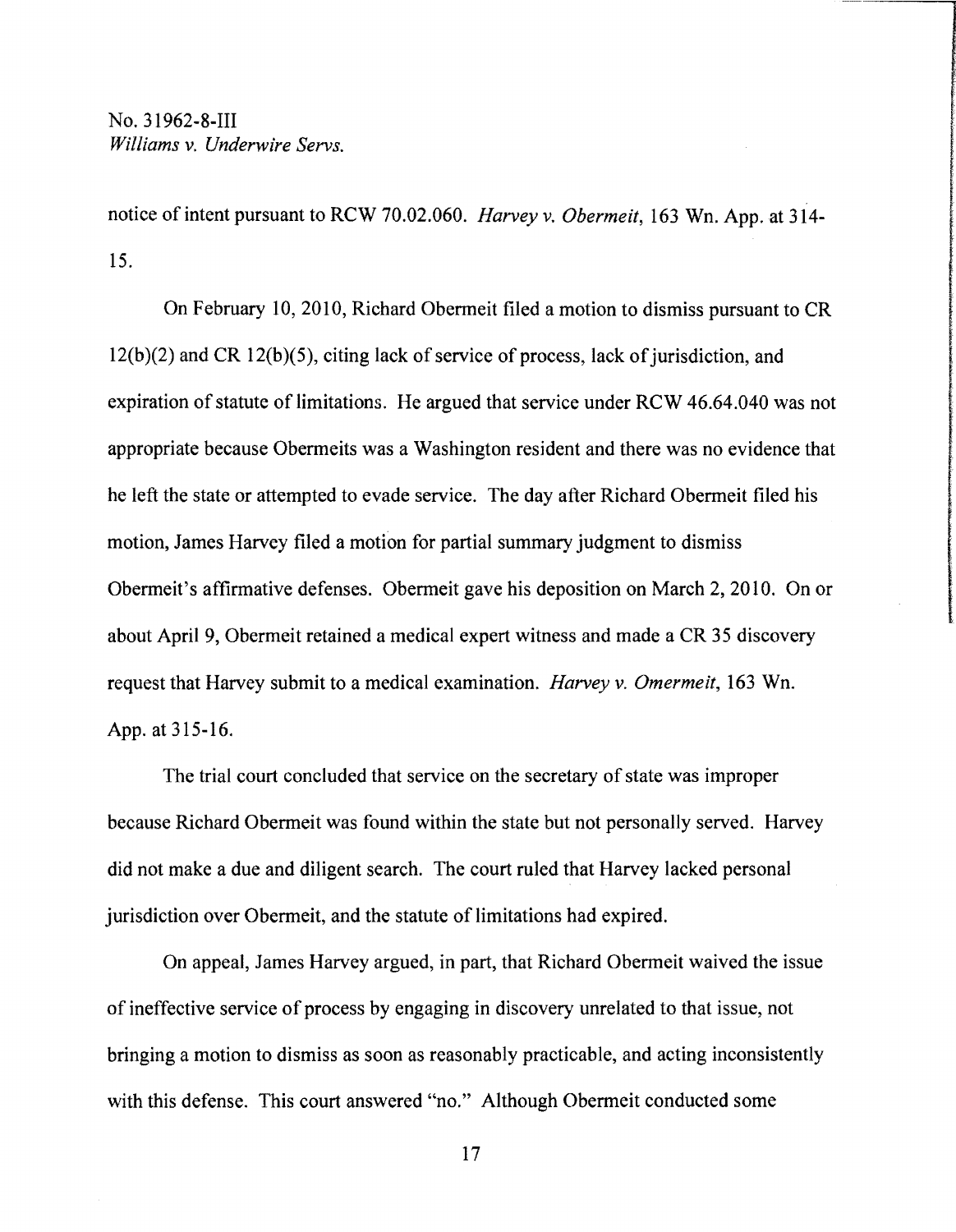discovery before he filed his motion to dismiss on February 10,2010, this discovery included questions from both parties about the issues of service of process and jurisdiction. Harvey was aware throughout discovery that Obermeit was contesting service. Some discovery between the parties took place *after* Obermeit filed his motion to dismiss. Although Obermeit did not alert Harvey to the issue of ineffective service of process before the 90-day service period or the statute of limitations expired, none of the cited authorities supports the proposition that waiver necessarily follows because a defendant does not do this. Furthermore, there was no indication in the record that Obermeit wrongfully led Harvey to believe that service had been accomplished.

Travis Heckmaster and Underwire Services took no steps to hide the lack of service during the time that Ira Williams could have corrected the insufficiency. The defendants appeared through counsel before the expiration of the 90-day service window, but counsel had no knowledge of a lack of service until thereafter. Defendants sent standard discovery requests to both plaintiffs, but the Williamses made no effort to answer discovery.

This appeal differs from cases where Washington courts found waiver of service on the basis of inconsistent conduct. Unlike *King* and *Lybbert,* the defendants did not fail to answer an interrogatory that sought to clarify the defense or, unlike *King*, engage in 45 months of litigation and discovery. Also unlike *King,* the Williamses and defendants did not engage in extensive discovery over an extended time. The Williamses never sent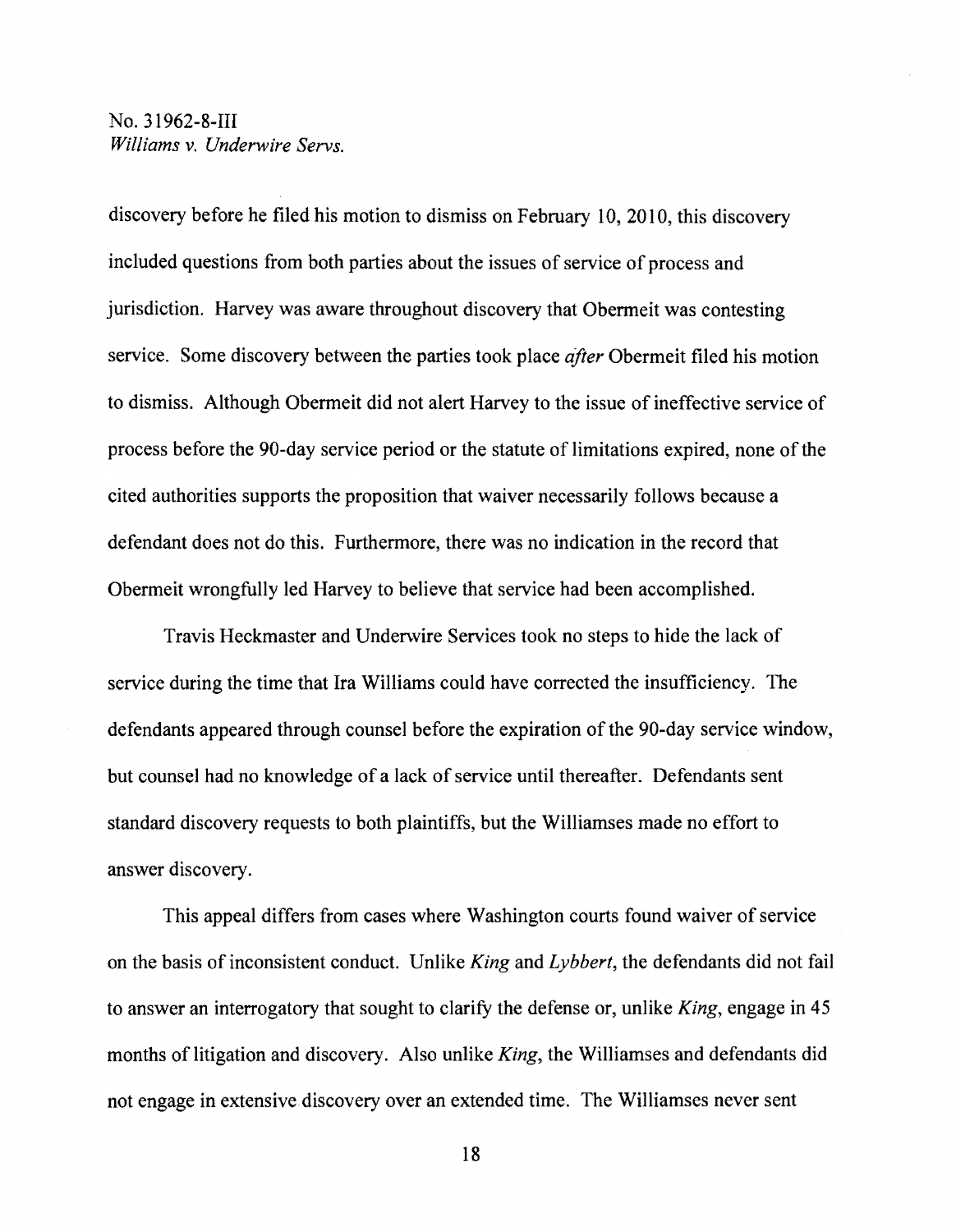discovery requests inquiring about potential affirmative defenses, let alone any interrogatories or requests for production. Instead, in the three years between the Williamses filing this suit and defendants moving for summary judgment, the case lay placid such that the county clerk repeatedly sought to dismiss it for want of prosecution.

Unlike *Romjue,* the defendants did not seek to conceal the defense until after the statute of limitations expired. In *Romjue,* the record indicated the defendant's counsel should have known of the defense when he received the copy of the process server's affidavit from Romjue's counsel, some three weeks before he initiated discovery. Underwire Services' and Travis Heckmaster's counsel learned of the lack of service after the statute of limitations expired.

This appeal also diverges from *Lybbert.* In *Lybbert,* the process server's affidavit was filed by the plaintiffs, such that Grant County knew or should have known that the defense of insufficient service of process was available to it. The undisputed facts, on appeal, show the defendants did not earlier learn of the defense from a process server's affidavit, because the Williamses never attempted service.

Ira and Robert Williams argue that *Blankenship* v. *Kaldor,* 114 Wn. App. 312, 57 P.3d 295 (2002) controls the outcome of the appeal. Julianne Kaldor engaged in general discovery before filing a motion to dismiss for lack of service. Although the court relied on discovery efforts in its ruling, the court also noted that Kaldor's father misled Blankenship's process server into believing that service on him was acceptable and the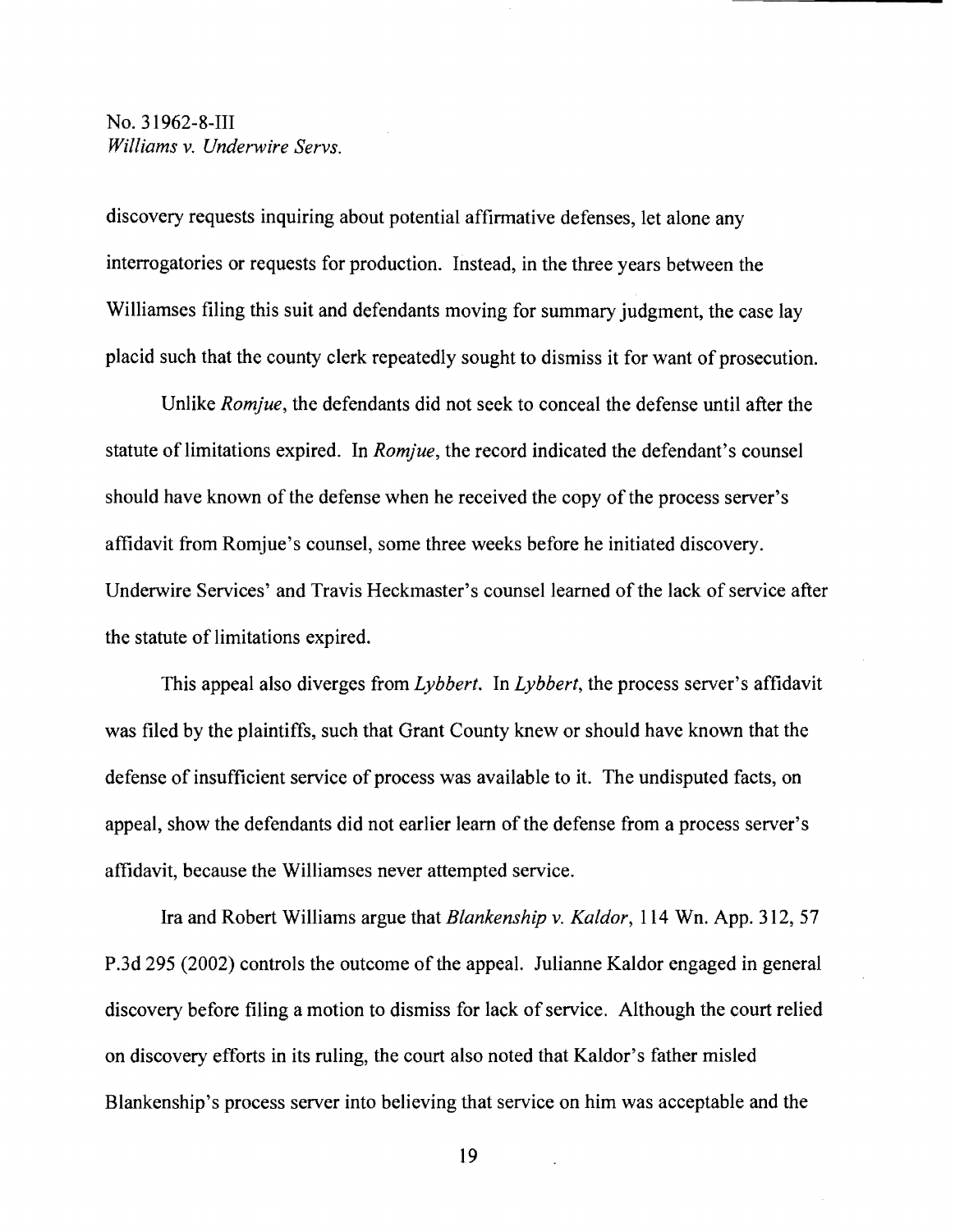suit would be answered by his insurance company. Blankenship could have corrected the defect in service if the defense had timely warned her that Julianne Kaldor did not live with her father.

The Williamses argue that the quantity of discovery is relevant, but they cite no law to support this position. The quantity and extent to which a party participates in discovery, through logic and experience, necessarily concern whether a later assertion of the defense is inconsistent. Defendants' discovery requests are not inconsistent with its lack of service defense because their counsel did not know of the defense when he sent those initial requests. While counsel might be encouraged to talk to his client before flooding plaintiffs with discovery requests, there is no evidence of bad faith or misconduct showing that counsel laid in wait. The type of interrogatories and requests for production were typical for a personal injury case and civil defense counsel routinely send initial discovery requests within days of filing the notice of appearance.

This appeal has an important element missing from any other Washington decision. The Williamses present no evidence that they took any steps to perfect service. In all reported decisions, the plaintifftook some step and believed they had performed service thereby. The Williamses can make no claim to have been misled into believing they had served the defendants. Defendants took no steps to ambush or lull Ira or Robert Williams into a safe slumber.